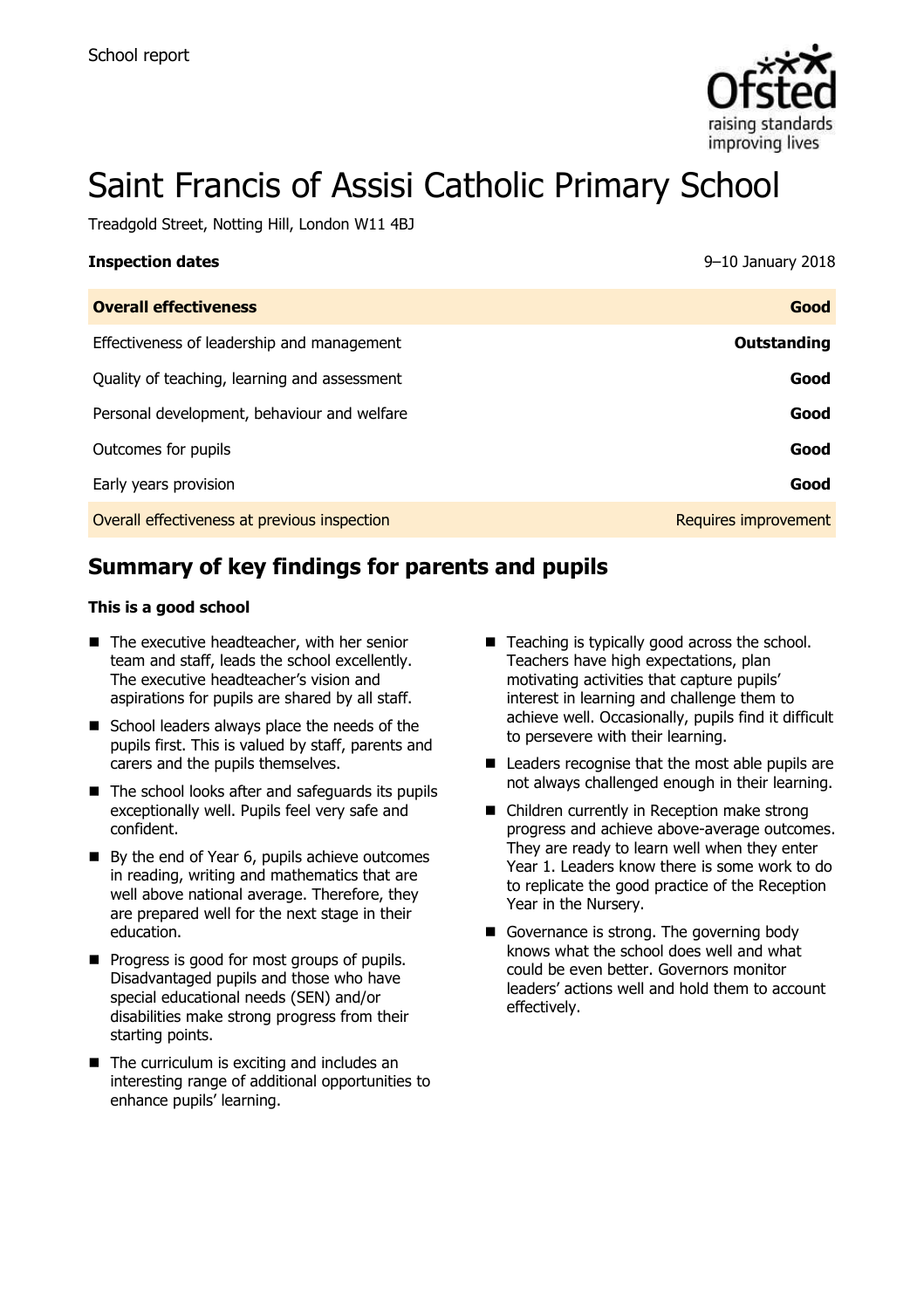

# **Full report**

### **What does the school need to do to improve further?**

- **Ensure that the most able pupils are consistently challenged so that they achieve their** full potential.
- $\blacksquare$  Replicate the strong practice of Reception in the Nursery, so that children achieve greater progress across early years.
- Develop pupils' attitudes to their learning so that determined attitudes have a consistently good impact on the progress they make.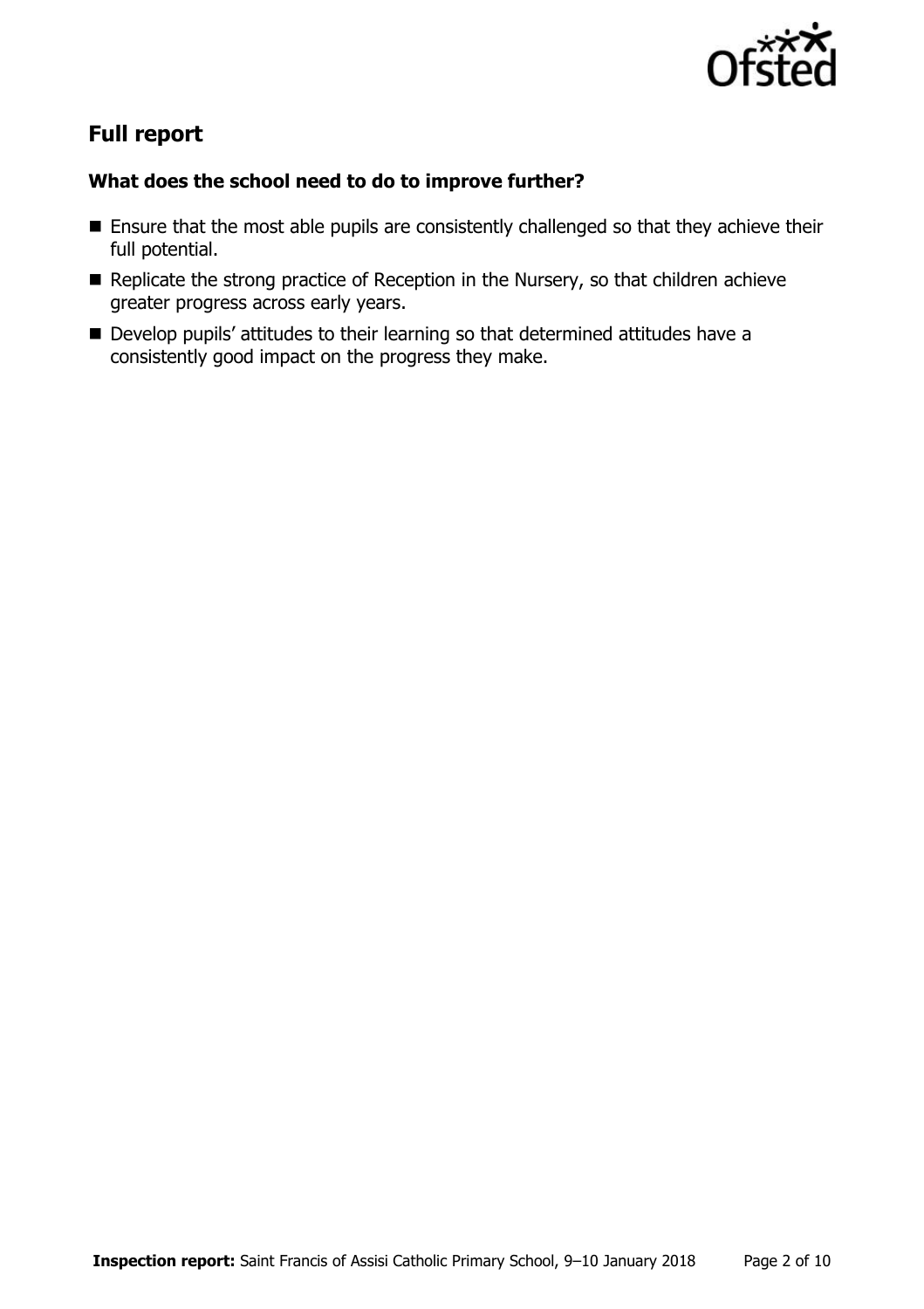

## **Inspection judgements**

#### **Effectiveness of leadership and management Constanding**

- From 2015, the school has improved greatly. The executive headteacher is skilled and clear thinking. Her vision for the school is clear: the interests and needs of the pupils come first. This is well understood by staff and governors. One parent commented, 'School leaders have worked so hard. My child loves school now.'
- When times of difficulty have occurred, such as the school closure, the executive headteacher has taken a positive approach, and ensured that the school opened on another site the following day. This 'can-do' approach to leadership highlights the determination that the executive headteacher and her team place on ensuring that pupils' learning remains the priority.
- The senior leadership team is highly effective and clear about its roles and responsibilities. These staff model strong teaching practice for others. Teaching is developing systematically, and teachers receive valuable and bespoke support to improve their skills through coaching and additional training, when required.
- Leaders evaluate school effectiveness accurately. They know where the school's strengths are and keep checks on them. They are aware of which areas to develop further, and create appropriate actions to ensure that improvement happens.
- English and mathematics are very well led. There is a constant drive to ensure that provision in these subjects continues to improve and, therefore, that pupil outcomes reach the highest standards.
- The broad curriculum and enrichment opportunities promote pupils' spiritual, moral, social and cultural development very well. Pupils have many opportunities to think and reflect as part of their religious worship.
- The majority of parents are understandably delighted with the school. Communication has significantly improved so that parents receive clear, detailed information on their children's progress and a range of other information.
- Provision for pupils who have SEN and/or disabilities is managed excellently. Parents are typically very impressed with the care and dedication of the staff.
- The school spends its pupil premium funding effectively and with notable success for its disadvantaged pupils. Staff analyse the effectiveness of the spending thoroughly, and adapt it accordingly to meet the needs of individual pupils.
- The sport funding is well spent. As a result, more pupils participate in local competitive events. There are a greater number of pupils participating in sports clubs. More pupils than previously are given the opportunity to experience a range of sporting options during 'Sports week' to encourage them to pursue a healthier lifestyle beyond school.

#### **Governance of the school**

Governance has improved significantly since the previous inspection. Governors have a strong understanding of the school's strengths and the needs of the community. They are unstinting in their commitment to both.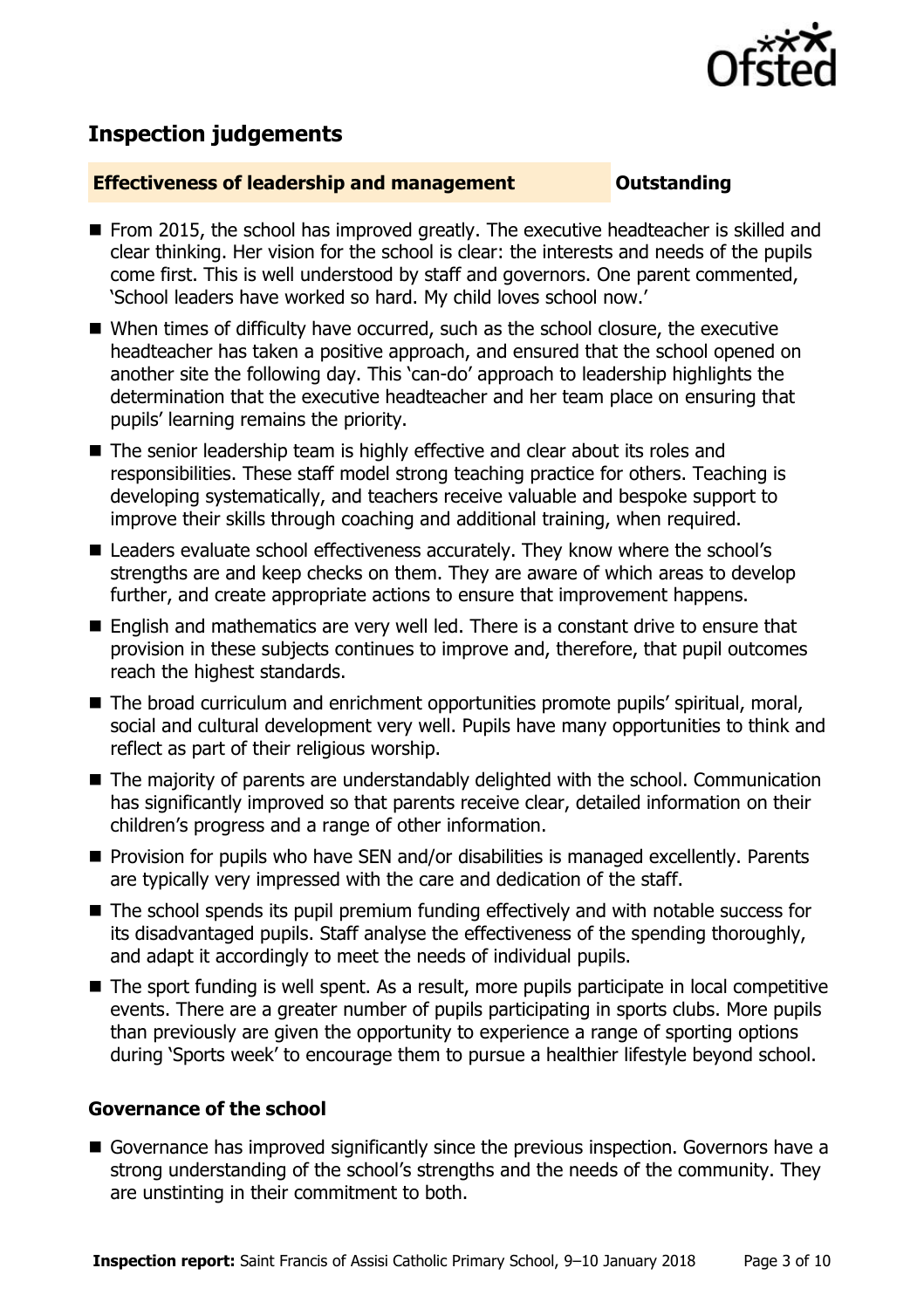

- Governors share the vision and ambition of the executive headteacher and senior leaders to ensure the best provision for pupils. It is the high-quality and well-informed nature of governors' debates and thinking that allow them to challenge the school leadership to improve further.
- Governors use their varied skill set effectively to ask appropriate questions of the senior leaders and to ensure that additional funding, such as pupil premium funding, sport funding and funding for pupils who have SEN and/or disabilities, is spent wisely and effectively.
- Governors observe the school's policies and procedures in action through visits to the school. This first-hand knowledge informs their understanding further.

### **Safeguarding**

- The arrangements for safeguarding are effective.
- There is a strong culture of care and safeguarding at the school. All members of the senior leadership team are designated safeguarding leads. This ensures that there is always someone in school for staff to approach, should they have any concerns.
- Staff know what to do if they have any concerns about a pupil's welfare. Leaders ensure that appropriate action is taken, including making and following up any referrals to external agencies. This ensures that pupils receive timely and effective support.
- Record-keeping is of a high quality, well organised and efficient. Leaders diligently carry out all required checks on the suitability of those who work or volunteer in the school. Staff and governors receive regular child protection training.

#### **Quality of teaching, learning and assessment Good**

- Teaching is typically good. Current pupils progress well across a range of subjects, including reading, writing and mathematics.
- Teachers have good subject knowledge. They use this well to structure learning appropriately; they ask pupils probing questions and provide clear explanations that tackle any misconceptions.
- Teachers make careful use of assessment information to identify next steps for each pupil. All pupils receive helpful feedback from their teachers on how to improve their work. Pupils are given the time needed to improve their work further, in line with school policy.
- Teaching is adapted well for pupils who have SEN and/or disabilities. There are planned opportunities for pupils to practise and develop their skills. These provide a clear framework to support pupils' learning. As a result, these pupils achieve well.
- The wider curriculum provides opportunities for pupils to learn a range of subjects. For instance, specialist teaching in music enables pupils to learn how to play musical instruments. In one lesson, pupils demonstrated the ability to maintain a complex rhythmic pattern, while playing the ukulele and singing.
- Additional adults lead well-targeted interventions to ensure that pupils who need to catch up and those who have SEN and/or disabilities make good progress. This is as a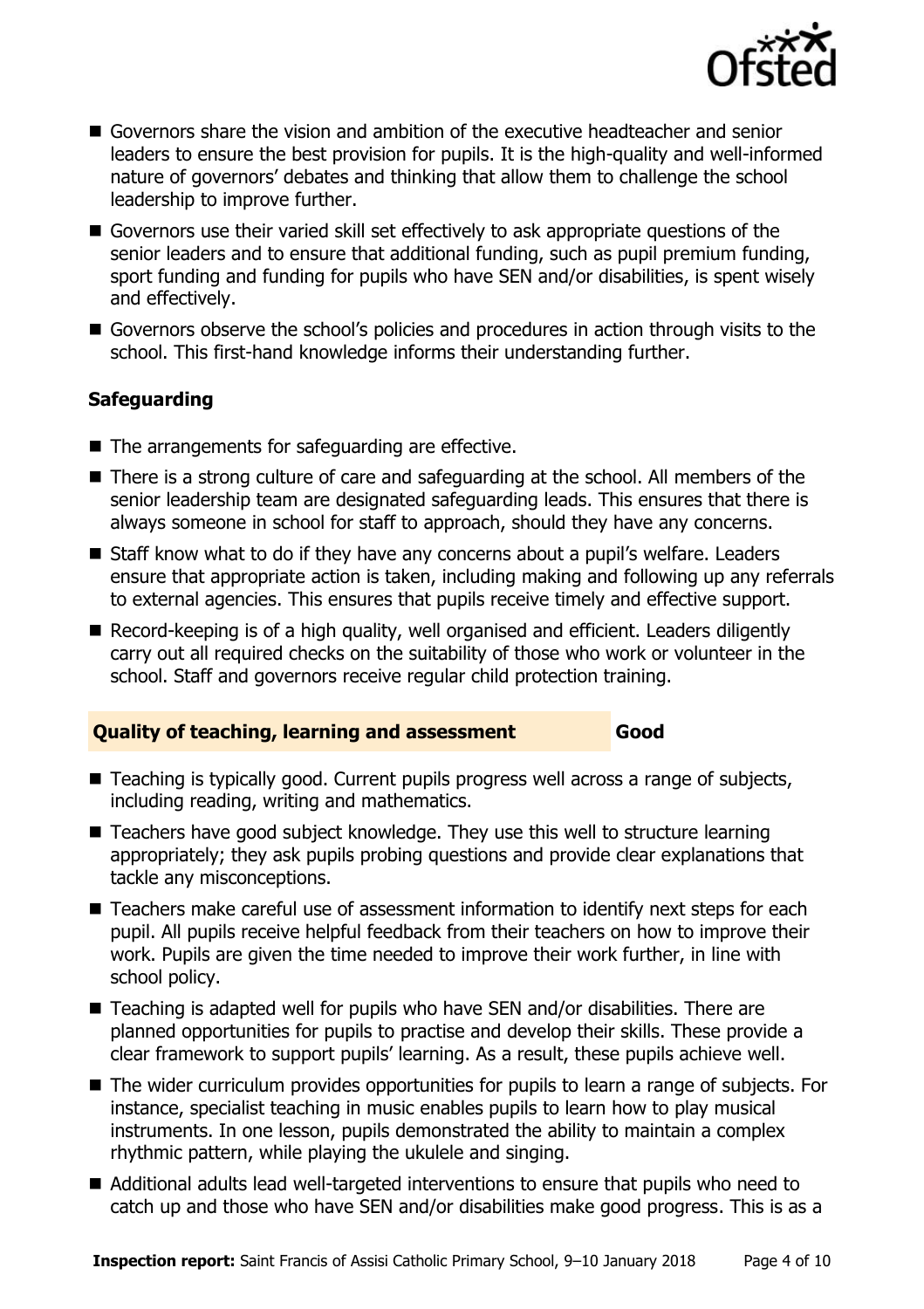

result of the effective support that pupils receive.

- Leaders recognise that teaching does not always provide enough challenge for the most able pupils. As a result, these pupils do not achieve as well as they should across the curriculum.
- The majority of parents who were spoken to, or who responded to Ofsted's online survey, believe that they get valuable information from the school about their children's progress. A similar proportion of parents think that their children receive appropriate homework for their age.

#### **Personal development, behaviour and welfare Good**

#### **Personal development and welfare**

- The school's work to promote pupils' personal development and welfare is outstanding.
- Leaders demonstrate an exceptional commitment to pupils' personal development. This can be seen in leaders' resolute dedication and determination to ensure that pupils receive the emotional support they require. There are very close working relationships with external agencies to ensure that correct support is provided for pupils and families.
- $\blacksquare$  Pupils feel safe and know how to stay safe, including using the internet. They know that there is someone to speak to if they are worried about anything. They value and trust their teachers.
- **Pupils are not concerned about bullying and said that it rarely happens. They also said** that teachers resolve any arguments very quickly, if they do arise.
- **Pupils are extremely proud of their uniform and of their school. They enjoy learning** about other customs and practices in religious education (RE) lessons and from the diverse additional experiences that the school provides as part of their learning. For example, last year, most pupils in key stage 2 had the opportunity to act in a Shakespeare play and performed in a theatre.
- **Pupils have a deep understanding of healthy lifestyles. Opportunities to participate in** sporting events have increased, and pupils talk enthusiastically about the competitive opportunities that the school organises.

#### **Behaviour**

- The behaviour of pupils is good.
- **Poor behaviour rarely happens at St Francis of Assisi. Most staff have high expectations** of pupils and apply the school's behaviour policy consistently.
- **Pupils behave well in the playground and around the school. They line up quickly at the** end of playtime and enter the school building ready to start their work.
- **Pupils enjoy learning. However, there are a few occasions when pupils do not listen** attentively to their teachers. Sometimes, pupils find it difficult to concentrate fully and persevere with their learning.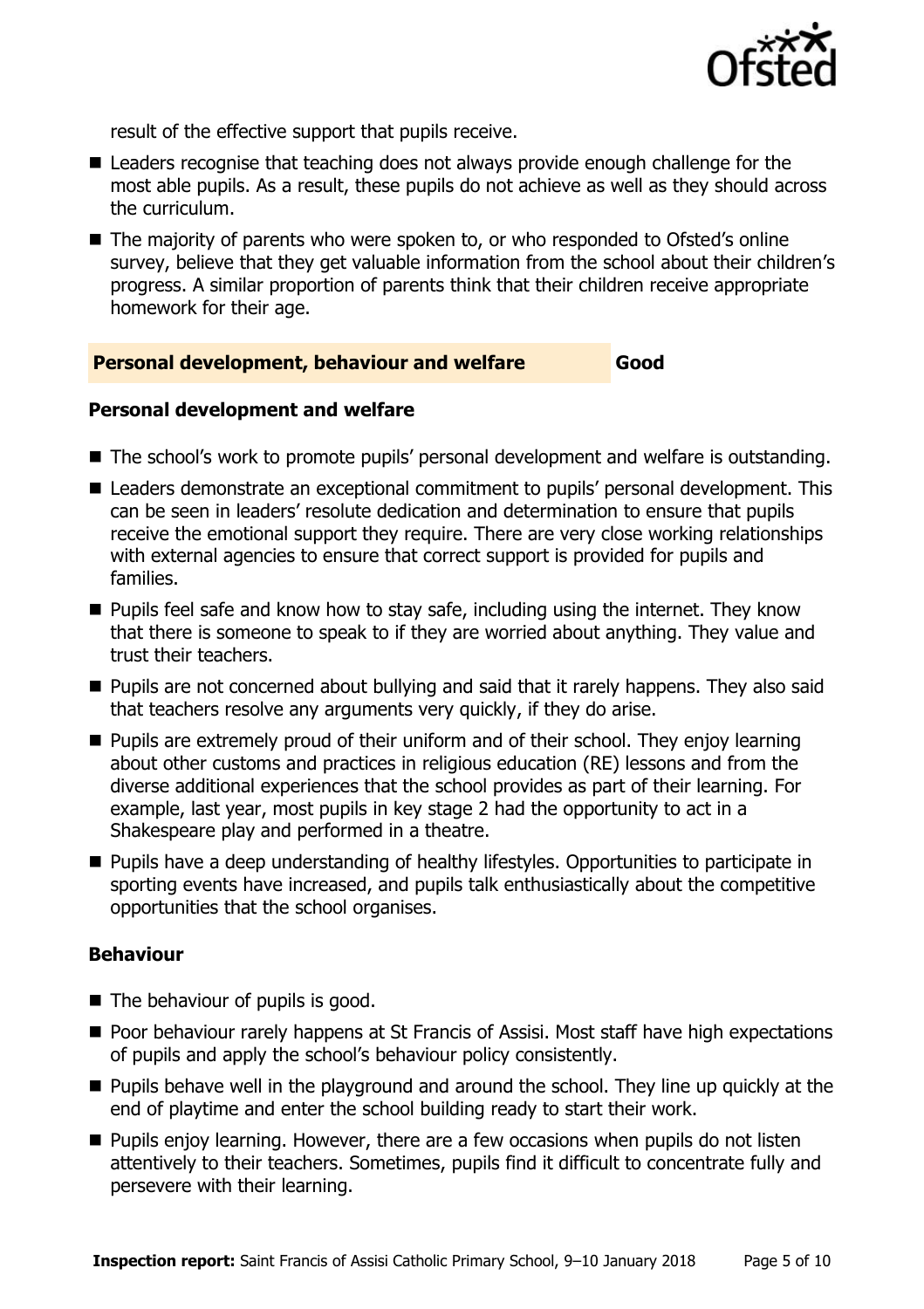

**Pupils attend well. Leaders work diligently to support and challenge pupils and parents** to attend punctually and regularly. There are effective strategies to encourage pupils not to miss school. As a result of leaders' actions, rates of attendance have improved.

#### **Outcomes for pupils Good**

- Leaders' successful actions over the last two years have led to a significant rise in pupils' outcomes. Across the school, current pupils achieve well in a range of subjects, including reading, writing and mathematics.
- Children make good progress in the early years. Many children join the school with low starting points. However, successful teaching in the Reception class ensures that most children catch up quickly. The majority of children, including those who are disadvantaged, reach a good level of development.
- **Pupils achieve well in phonics. The proportion of pupils who met the standard expected** for their age in the Year 1 phonics screening check was similar to that seen nationally. Successful phonics teaching across the early years and key stage 1 results in pupils being confident readers and writers.
- By the end of Year 6, in 2017, the proportion of pupils achieving the expected standard and at greater depth in reading, writing and mathematics was well above that found nationally. This was a significant improvement on previous years.
- Leaders' rigorously track pupils' progress from their starting points. They use the information effectively to identify strengths, weaknesses and the next steps to improve outcomes for individual pupils and for different groups.
- Most disadvantaged pupils across the school are making at least the progress expected of them by the school, and many are making stronger progress. High expectations and appropriate interventions ensure that pupils who have SEN and/or disabilities catch up.
- Across the wider curriculum, pupils enjoy the work and make good progress in, for example, history and music. Pupils spoke confidently about their learning in history, for example, about World War One and Ancient Egypt.
- An increasing proportion of the most able pupils achieve at greater depth in their skills, knowledge and understanding. Leaders have correctly identified, however, that expectations should be even higher to ensure that more pupils achieve higher standards across more subjects.

#### **Early years provision Good**

- Many children start in the early years with skills and knowledge that are below those typical for their age. Children currently in Reception are making good progress and catching up quickly.
- The proportion of children achieving a good level of development has risen over the past two years and, in 2017, it was above that found nationally. Children achieved well in reading, writing and mathematics.
- Adults know the children very well. In the current Reception class, there is an effective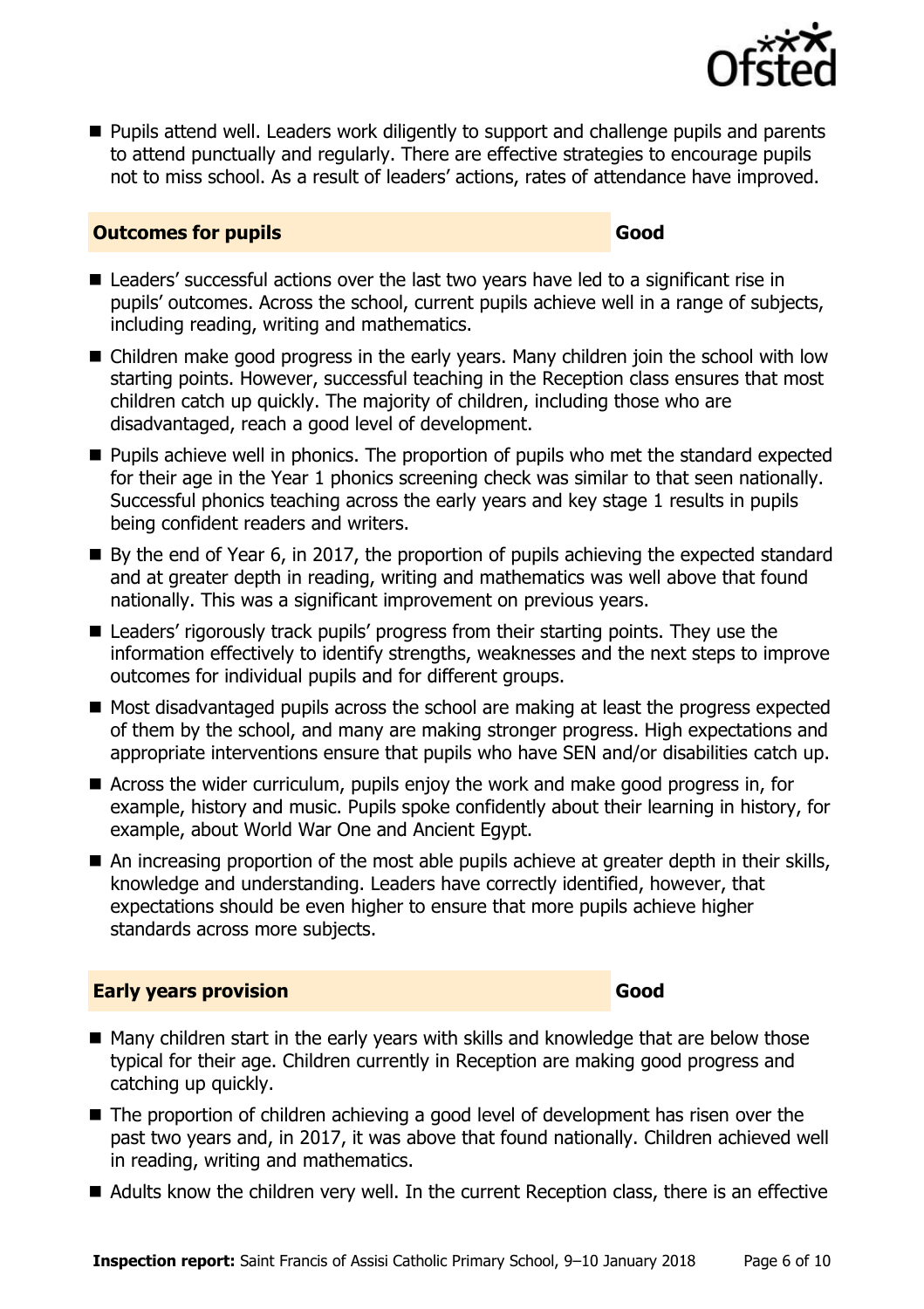

tracking system to ensure that activities, both indoors and outdoors, address the specific needs of the children. As a result, their progress is good.

- Leaders know that there is further work to do to ensure that learning activities in the Nursery are planned to be engaging and to meet more of the children's needs.
- Children learn to concentrate and listen attentively to their teachers. They participate in whole-class discussions, such as how they would walk safely on their visit to church. They take turns to speak and understand that they have to listen to each other's views.
- The early vears provision is well led and managed. There is an accurate view of the strengths of the provision and areas for further development. Children's safety and well-being are priorities, and children are well cared for. All necessary actions are taken to support children whose circumstances may make them vulnerable.
- There are good procedures to get to know children and their families before they start at school. Adults and teachers build effective ongoing relationships with parents to support learning at home and school.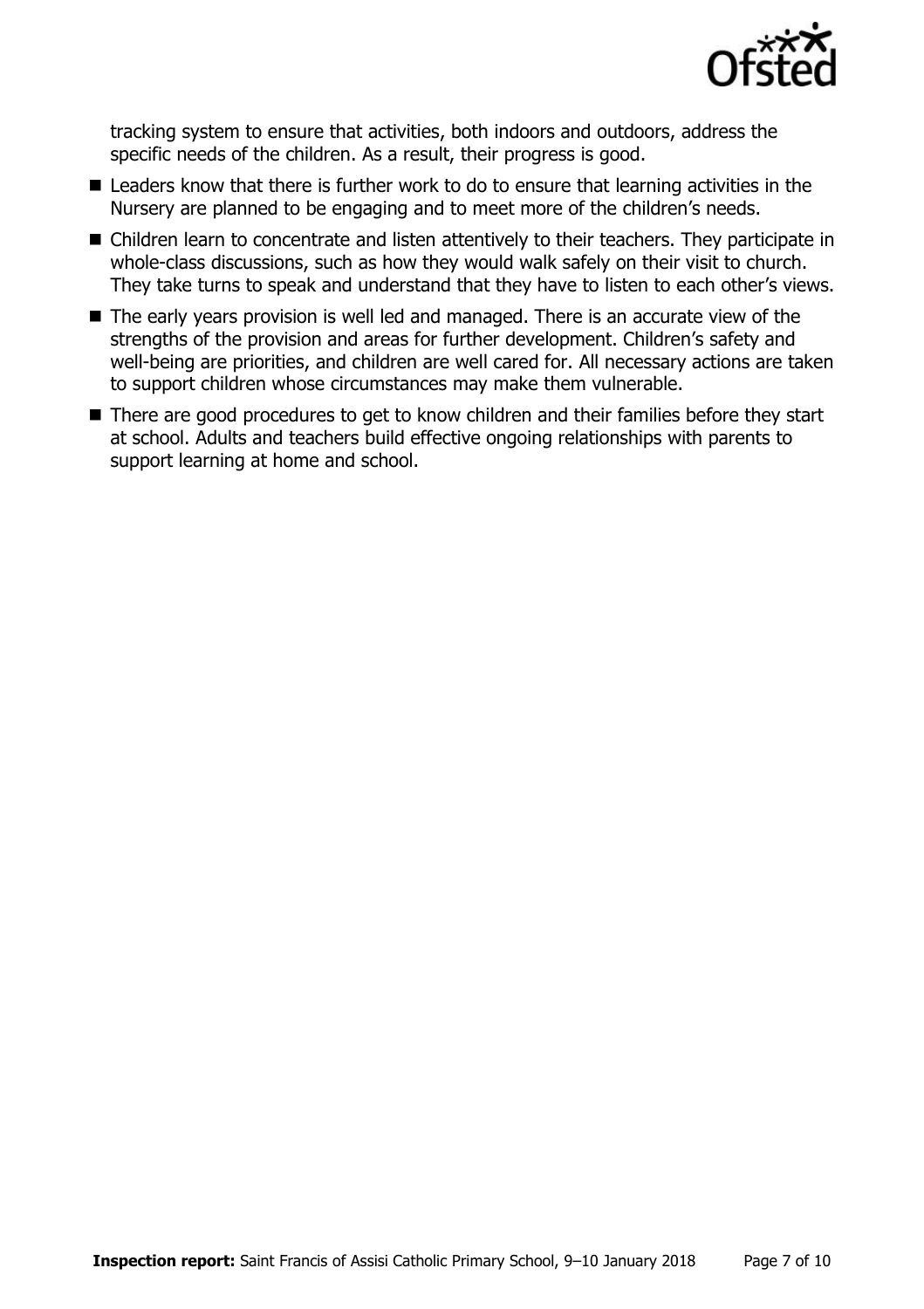

# **School details**

| Unique reference number | 100494                 |
|-------------------------|------------------------|
| Local authority         | Kensington and Chelsea |
| Inspection number       | 10041958               |

This inspection of the school was carried out under section 5 of the Education Act 2005.

| Type of school                      | Primary                      |
|-------------------------------------|------------------------------|
| School category                     | Voluntary aided              |
| Age range of pupils                 | 3 to 11                      |
| Gender of pupils                    | Mixed                        |
| Number of pupils on the school roll | 231                          |
| Appropriate authority               | The governing body           |
| Chair                               | John Asgian                  |
| <b>Executive Headteacher</b>        | Kathleen Williams            |
| Telephone number                    | 0207 727 8523                |
| Website                             | www.stfrancisofassisi.org.uk |
| <b>Email address</b>                | info@franassisi.rbkc.sch.uk  |
| Date of previous inspection         | 12-13 January 2016           |

### **Information about this school**

- The school is part of an informal collaboration with two other schools. The executive headteacher leads the three schools and was appointed in September 2015.
- The school is an average-sized primary school.
- Most pupils come from a wide range of minority ethnic backgrounds. The proportion of pupils who speak English as an additional language is above the national average.
- The proportion of disadvantaged pupils is above the national average.
- The proportion of pupils who have support for SEN and/or disabilities is average.
- The proportion of pupils who have a statement of SEN or an education, health and care plan is above the national average.
- The school meets the government's current floor standards, which are the minimum expectations for achievement in Year 6.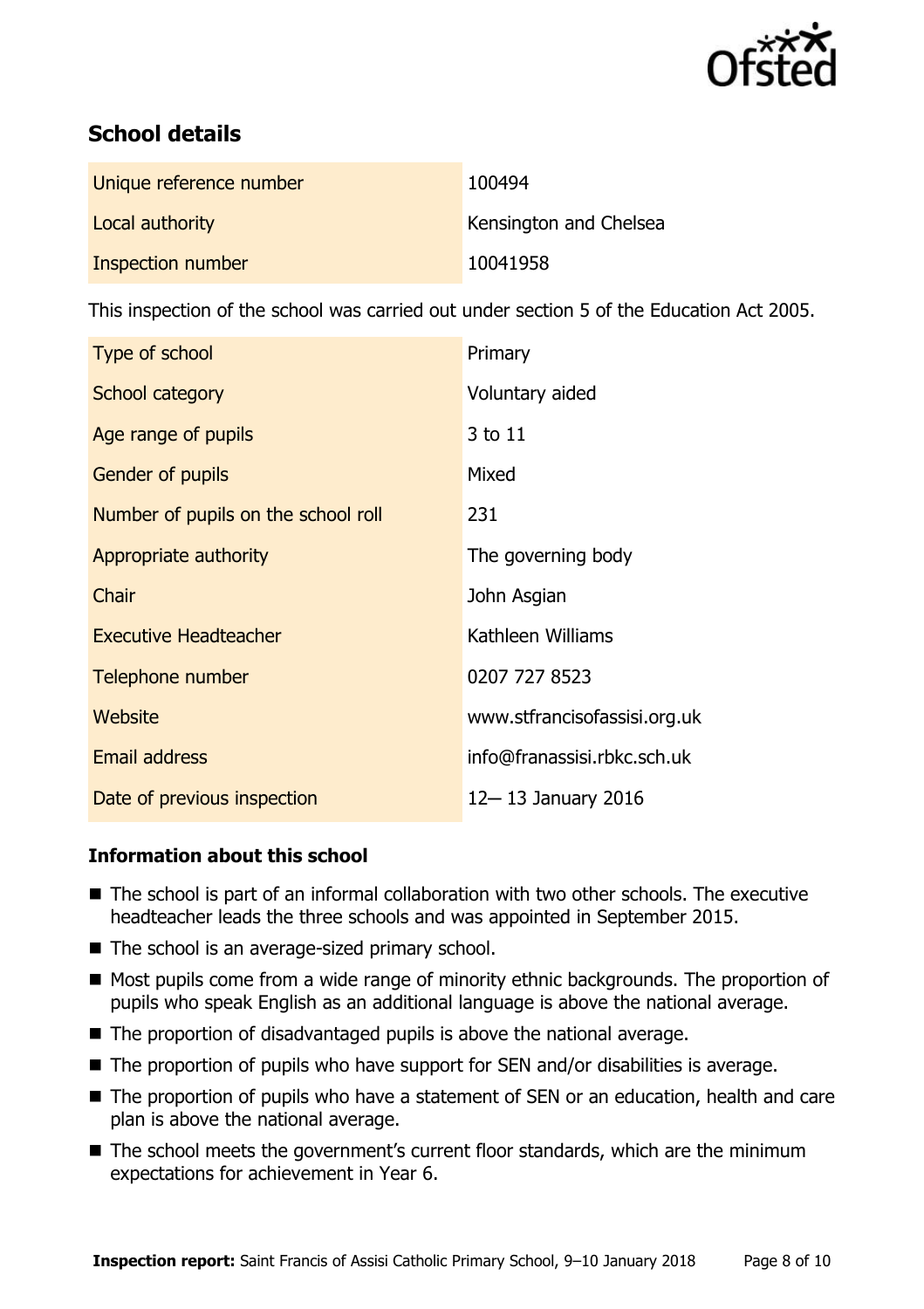

# **Information about this inspection**

- Inspectors observed teaching and learning in every class. On most occasions, they were accompanied by senior leaders. Inspectors also made short visits to lessons.
- Inspectors reviewed a sample of pupils' current books.
- Meetings were held with the executive headteacher, head of school, senior leaders, governors, middle leaders and a representative from the local authority.
- Inspectors observed pupils at playtime and at lunchtime. Inspectors listened to pupils read.
- A range of documentation was scrutinised, including information about pupils' attainment and progress, records of the work of governors, plans to improve the school and safeguarding records and the record of recruitment checks.
- Inspectors took account of 20 responses to the online survey, Parent View, and freetext responses. Inspectors spoke to parents at the beginning of the first day of the inspection.

#### **Inspection team**

| Neil Harvey, lead inspector | Ofsted Inspector |
|-----------------------------|------------------|
| <b>Lisa Farrow</b>          | Ofsted Inspector |
| Meena Walia                 | Ofsted Inspector |